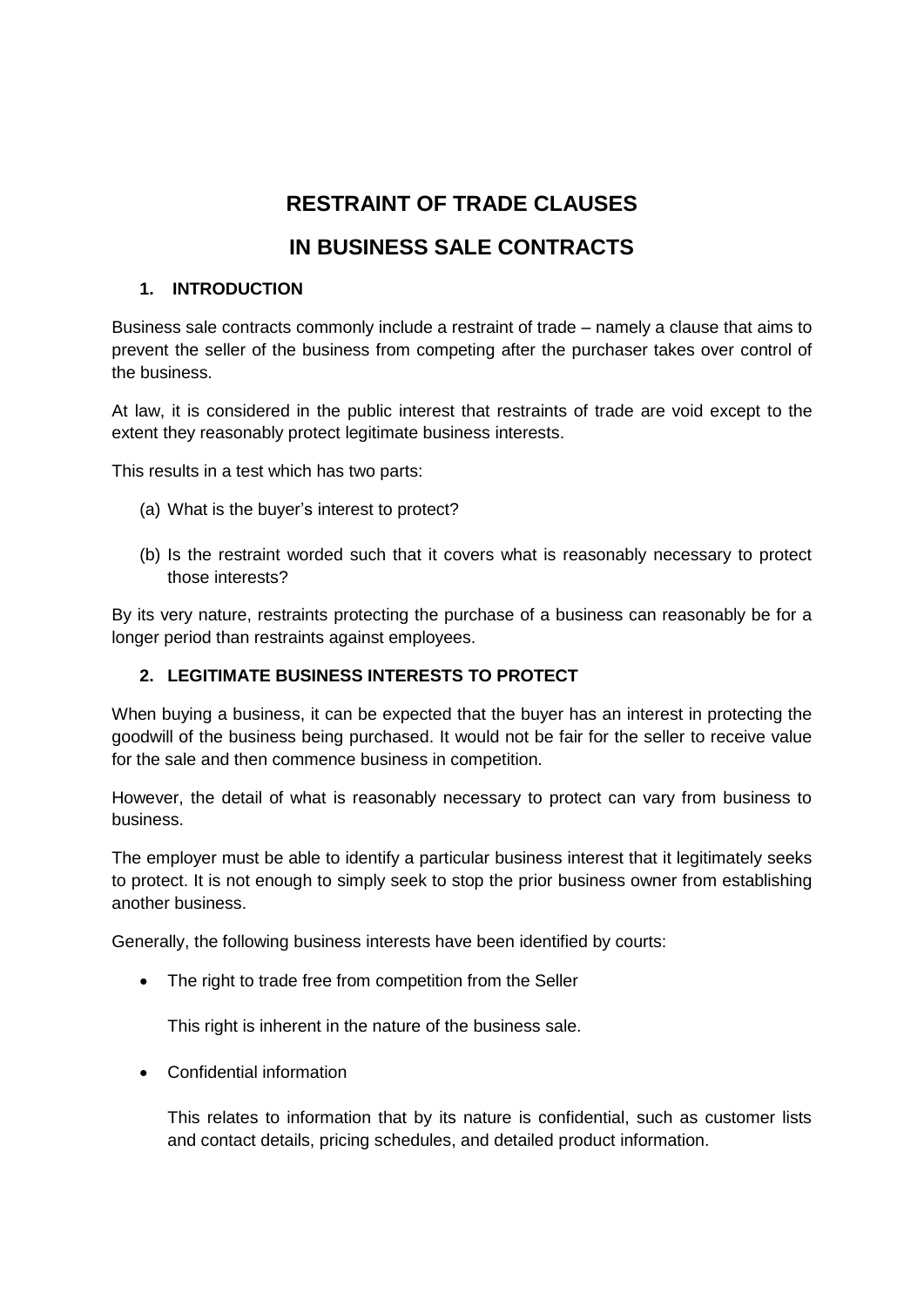Customer connections

Clauses to protect the Buyer's new customer base usually seek to prohibit solicitation – namely approaches by the Seller seeking to entice the customer to change supplier.

• Poaching of staff

A Buyer clearly has an interest in maintaining a stable workforce. Accordingly, most restraint clauses seek to prohibit solicitation of staff.

Once a business interest has been identified and is considered capable of being protected, it is necessary to consider what is reasonably necessary to protect this interest.

#### **3. IS THE RESTRAINT REASONABLY NECESSARY TO PROTECT THOSE INTERESTS?**

The restraint must be reasonable in all circumstances.

In relation to prohibiting trading in competition this usually covers:

- Geographic area. As to what area is reasonably necessary to protect depends upon the nature of the business. For example a business that only trades in south-east Queensland might not need protection throughout all of Queensland.
- Time period of restraint. A reasonable time is that amount of time which it is expected it would take to create new business relations with the clients. That is usually likely to be 3 years, however could be different periods of time depending upon the nature of the business.

#### **4. WHAT IF THE RESTRAINT IS TOO WIDE?**

As the starting point is that a restraint that is wider than reasonably necessary is void, the consequence of a restraint clause which is drafted too widely is that it is void.

Often drafters fall into the trap of drafting a very wide provision seeking to protect the employer's interest. However, overreaching can mean destroying any chance of protection.

For example:

- If the business only trades in South-East Queensland, there is no business interest to protect outside that area.
- If supply to customers occurs monthly, there might be no need to prevent from competition for 12 months. If however, contracts are annual, then 3 years might be reasonable.

## **5. CASCADING CLAUSES AND SEVERENCE**

It is now common for restraints to be drafted with cascading provisions, such as: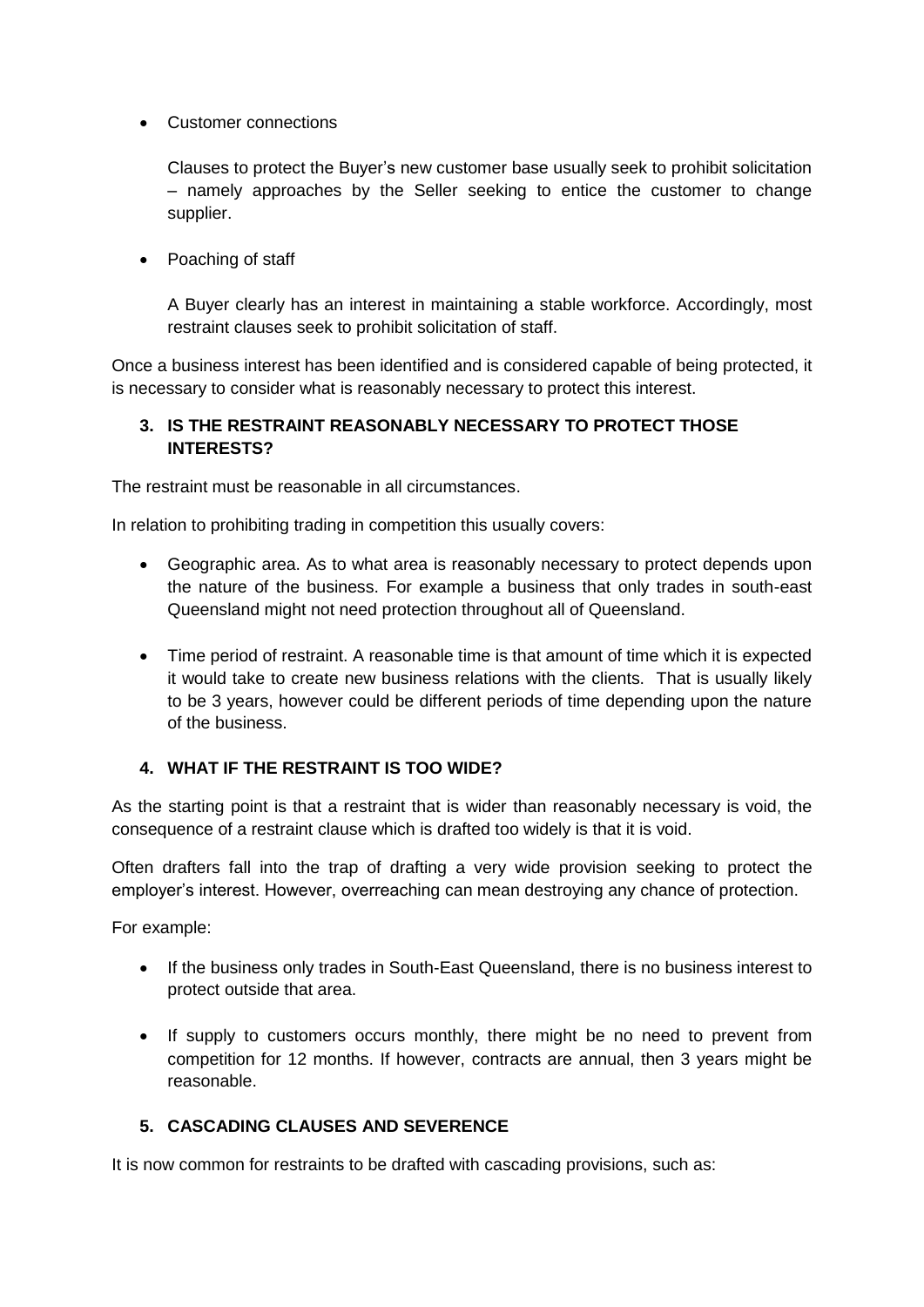- The restraint is for 3 years;
- If that is void, then it is for 2 years;
- If that is void, for 1 year.

Cascading clauses in relation to geography are commonly worded in this manner:

- The restraint covers all of Australia:
- If that is void, then all of Queensland;
- If that is void, then South-East Queensland;
- If that is void, then Brisbane.

There is commonly a clause which provides that any part of the restraint which is considered void can be severed, and the remaining clause stands as valid.

This type of clause has been held by courts to be valid, and as a consequence, now commonly appears in restraints. The result of this however, is that the contract is not clear as to what in truth is the restraint which is objectively reasonable.

## **6. COMMENT REGARDING NSW LAW**

In New South Wales, the *Restraints of Trade Act 1976* (NSW), allows the court to ignore the fact that a restraint goes beyond what is reasonable, provided the restraint can be enforced to the extent that is reasonable.

This is not the law in Queensland.

## **7. ENFORCING THE RESTRAINT**

A purchaser of a business seeking to enforce a restraint must act without delay and seek an injunction (on an interim basis, known as an interlocutory injunction) to restrain the other party. Otherwise, delay make result in attempts to enforce the restraint having become redundant.

In order to obtain an interlocutory injunction, the employer must establish a serious question to be tried (that is, demonstrate to that the court will likely to find that the restraint is reasonably necessary to protect the legitimate business interests of the purchaser). They must also prove that the balance of convenience favours the injunction being granted and that they will suffer irreparable injury for which damages are not an adequate remedy, if the injunction is not granted.

When seeking an interlocutory injunction, the purchaser will almost always need to provide an undertaking as to damages. That is, if there is a subsequent trial, and employer is unsuccessful, it agrees, by way of undertaking, to pay all damages which flow from that interlocutory injunction having been granted.

## **8. RESPONDING TO AN APPLICATION FOR INJUNCTION**

The seller will clearly seek to demonstrate that there is no risk that harm will be suffered by the buyer. That is, an injunction is a discretionary remedy, and if there is no need to grant an injunction, then it should not be granted.

## **9. CONCLUSION**